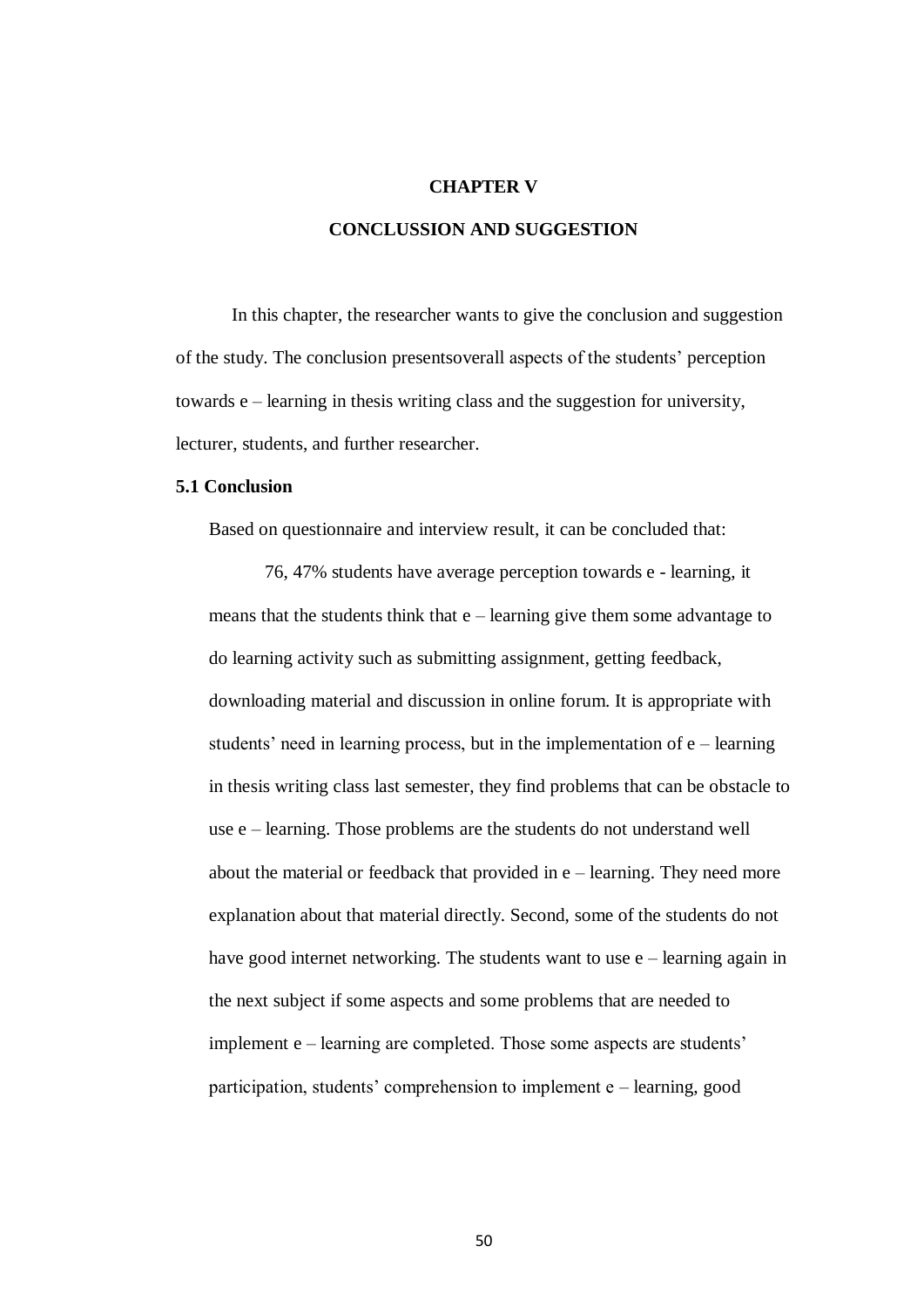internet connectivity, and appropriate material that is provided in  $e$  – learning. The students also do not want to use  $e$  – learning fully in learning activity.

## **5.2 Suggestion**

Based on the finding of the study, the researcher gives some suggestions for the university, lecturer, students, and further research.

- **For the university:** the researcher hopes that the university can complete some aspects that are needed in the implementation of e – learning in order to be able to be used by lecturers and students maximally, like good internet connectivity, and improving the tools in e – learning be better media or facilitation to support learning activity. The university is hoped to implement e – learning in all the subjects of the faculty in order to reach successful result of teaching learning process.
- **For the lecturer:** the researcher hopes that the lecturer gives motivation to the students to use  $e$  – learning because  $e$  – learning gives many benefits in teaching learning process.
- **For the students:** the researcher hopes that the students give participation more to implement e – learning because without students' participation the implementation of e – learning will never run well, and the researcher hopes that the students use  $e$  – learning maximally because  $e$  – learning can support learning activity.
- **For the further research:** the researcher hopes that the next researchers conduct some researches in the same field with different subject and